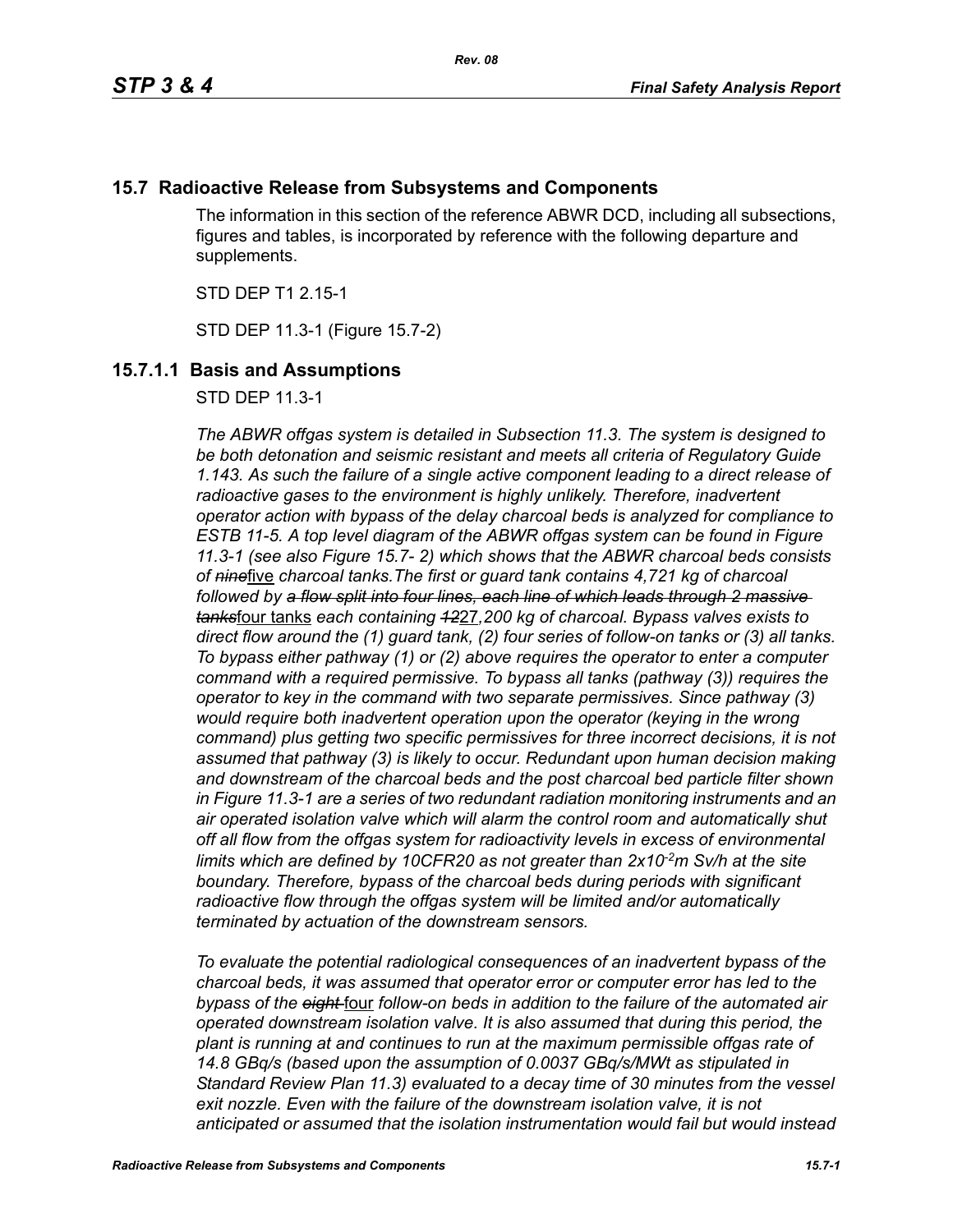*alarm the control room with a high radiation alarm causing the operator to manually isolate the offgas system (i.e., close suction valves) within 30 minutes of the alarm. Therefore, this analysis differs from the branch technical position on the following points:*

- *(1) Flow is through a single 4,721 kg charcoal tank with an evaluated hold up time given by NUREG-0016, equation 1.5.1.6 using*  $K_d$ *'s for Kr and Xe from NUREG-0016.*
- *(2)* An isolation valve prevents flow through the *There is no motive force to remove any significant inventory from the eight follow-on charcoal tanks while in bypass and therefore no activity from these tanks is included in the final release calculations.*

### **15.7.3.1 Identification of Cause and Frequency Classification**

STD DEP T1 2.15-1

*The ABWR Radwaste Building is a Seismic Category I structure designed to withstand all credible seismic events* in accordance with the requirements of Regulatory Guide 1.143. *In addition, all compartments containing liquid radwastes are steel-lined up to a height capable of containing the release of all the liquid radwastes into the compartment. Because of these design capabilities, it is considered remote that any major accident involving the release of liquid radwastes into these volumes would result in the release of these liquids to the environment via the liquid pathway. Releases as a result of major cracks would instead result in the release of the liquid radwastes to the compartment and then to the building sump system for containment in other tanks or emergency tanks. A complete description of the Liquid Radwaste System is found Section 11.2, except for the tank inventories, which are found in Section 12.2.*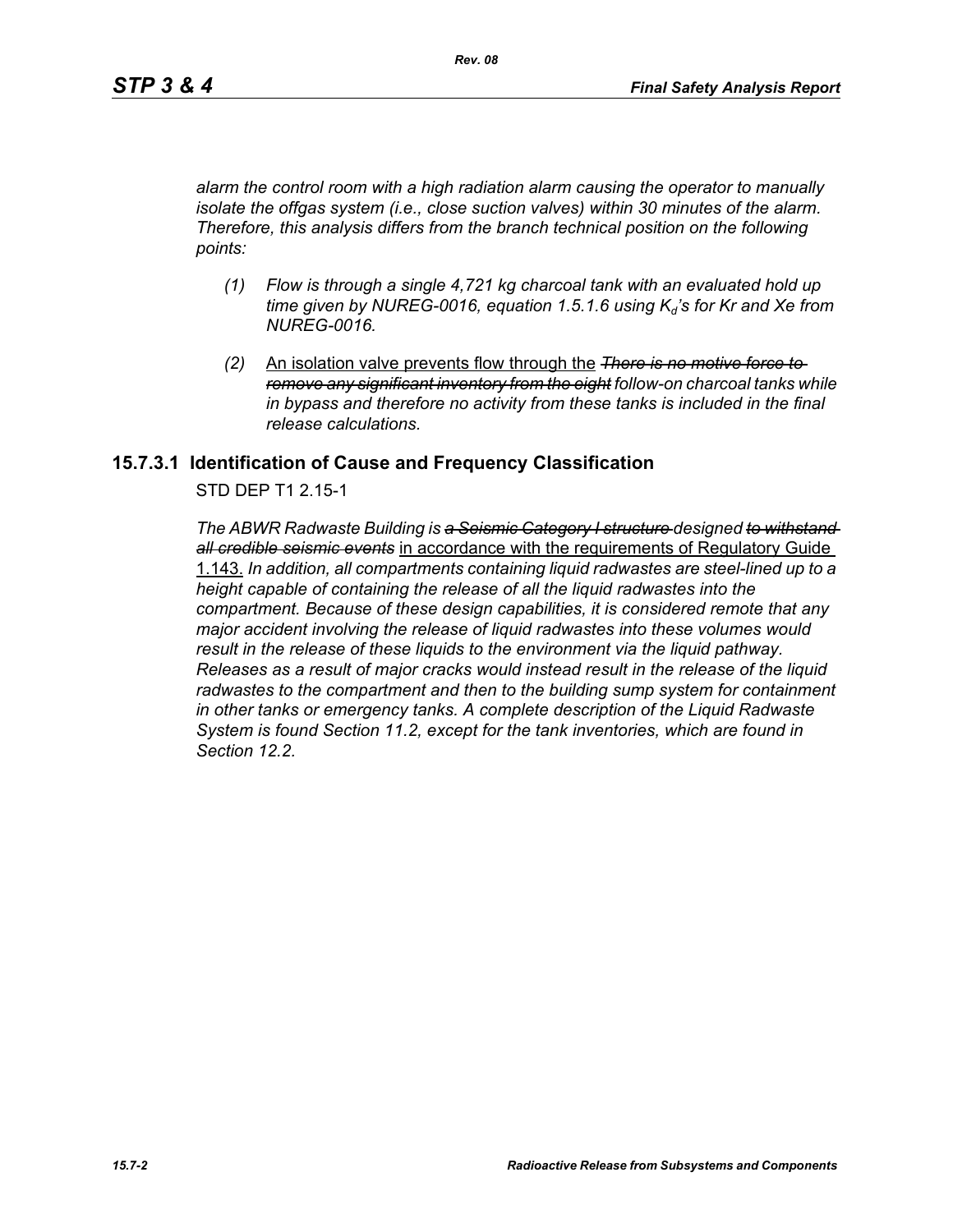# **15.7.6 COL License Information**

### **15.7.6.1 Radiological Consequences of Non-Line Break Accidents**

The following site-specific supplements address COL License Information Item 15.9.

Radwaste System Failure Accident (Liquid Radwaste Tank Accident)

The STP 3 & 4 site-specific Exclusion Area Boundary (EAB) short-term release (accident)  $\chi$ /Q is 2.74E-04 sec/m<sup>3</sup>. Table 15.7-7 of the reference ABWR DCD provides radwaste system failure EAB doses as a function of  $\chi$ /Q. The STP 3 & 4 thyroid and whole body doses associated with a radwaste system failure are a fraction of the10 CFR 100 criteria and are provided below:

| Meteorology Distance          | (m) | <b>Thyroid Dose</b> | <b>Whole Body Dose</b> |
|-------------------------------|-----|---------------------|------------------------|
| $\vert$ (sec/m <sup>3</sup> ) |     | (Sv)                | (Sv)                   |
| 2.74E-04                      | EAB | 5.8 E-02            | 4.8E-05                |

### Fuel Handling Accident

Table 15.7-11 of the reference ABWR DCD provides fuel handling accident (FHA) EAB doses as a function of  $\chi$ /Q. The STP 3 & 4 thyroid and whole body doses associated with a FHA are within the guidelines of 10 CFR 100 criteria and are provided below:

| Meteorology             | ∣Distance | Thyroid Dose | <b>Whole Body Dose</b> |
|-------------------------|-----------|--------------|------------------------|
| $\sqrt{\text{sec/m}^3}$ | (m)       | (Sv)         | (Sv)                   |
| 2.74E-04                | EAB       | 1.5E-01      | 2.5E-03                |

#### Fuel Cask Drop Accident

Table 15.7-14 of the reference ABWR DCD provides fuel cask drop accident EAB doses as a function of  $\chi$ /Q. The STP 3 & 4 thyroid and whole body doses associated with a fuel cask drop accident are within the quidelines of 10 CFR 100 criteria and are provided below:

| <b>Meteorology</b>        | <b>Distance</b> | Thyroid Dose | Whole Body Dose |
|---------------------------|-----------------|--------------|-----------------|
| $ $ (sec/m <sup>3</sup> ) | (m)             | (Sv)         | (Sv)            |
| 2.74E-04                  | EAB             | $1.1E-02$    | 2.0E-05         |